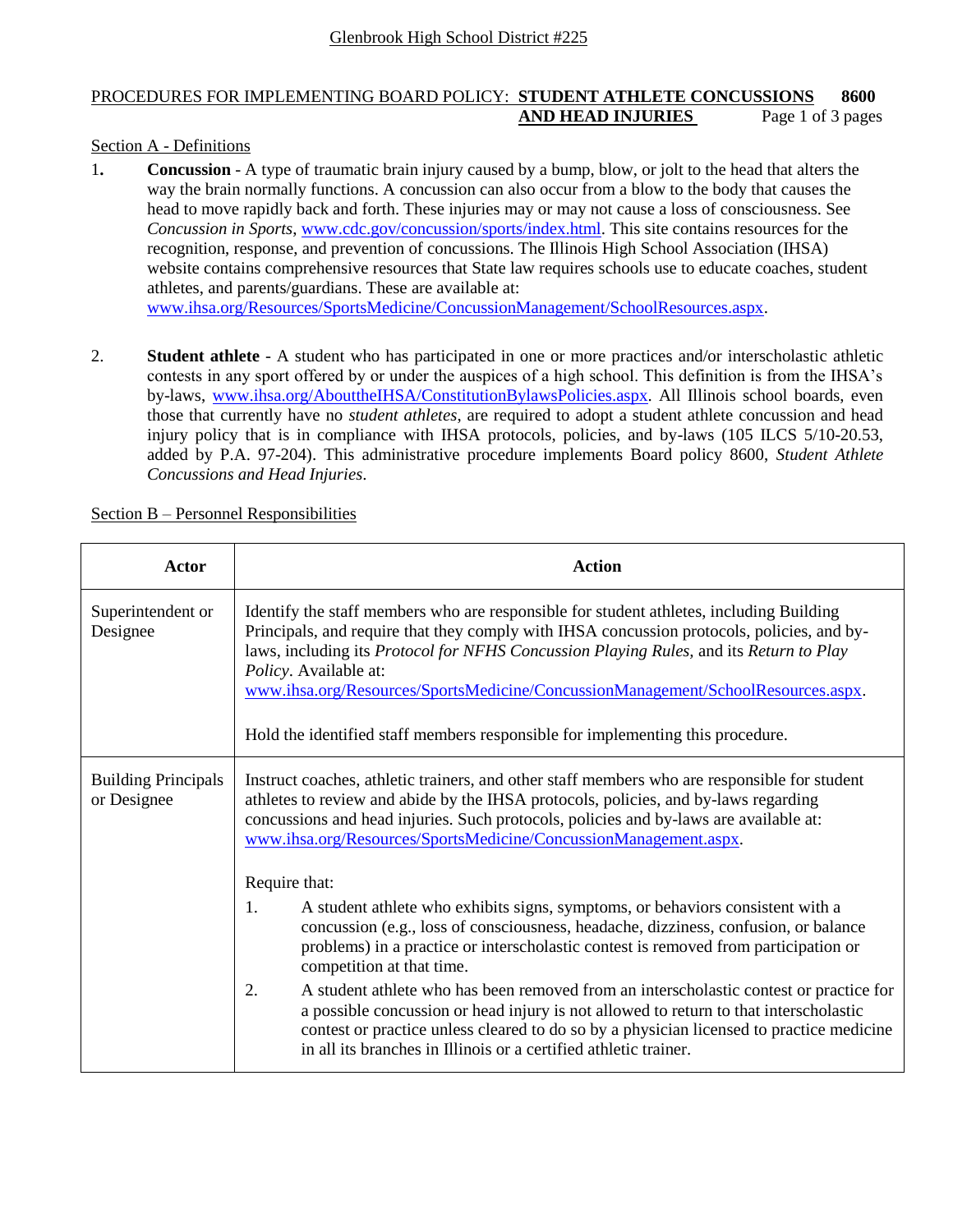## PROCEDURES FOR IMPLEMENTING BOARD POLICY: **STUDENT ATHLETE CONCUSSIONS 8600 AND HEAD INJURIES** Page 2 of 3 pages

| <b>Actor</b>                                                                                                                                                          | <b>Action</b>                                                                                                                                                                                                                                                                                                                                                                                                                                                                                                                                                                                                                                                                                                                                                                                                                                                    |
|-----------------------------------------------------------------------------------------------------------------------------------------------------------------------|------------------------------------------------------------------------------------------------------------------------------------------------------------------------------------------------------------------------------------------------------------------------------------------------------------------------------------------------------------------------------------------------------------------------------------------------------------------------------------------------------------------------------------------------------------------------------------------------------------------------------------------------------------------------------------------------------------------------------------------------------------------------------------------------------------------------------------------------------------------|
| <b>Building Principals</b><br>or Designee<br>(Continued)                                                                                                              | 3.<br>If not cleared to return to that interscholastic contest or practice, a student athlete is<br>not allowed to return to play or practice until the student athlete has provided his or<br>her school with written clearance from a physician licensed to practice medicine in<br>all its branches in Illinois or a certified athletic trainer working in conjunction with a<br>physician licensed to practice medicine in all its branches in Illinois.<br>Once removed from an interscholastic contest, the student shall be expected to follow<br>4.<br>the directions of the doctor or certified athletic trainer.<br>Place all written information concerning an injury to a student athlete, including without<br>limitation, a return-to-play clearance from a student's physician or an athletic trainer, in the<br>student's school student record. |
| Building Principals,<br>Coaches, Athletic<br>Directors and<br><b>Athletic Trainers</b><br>(and other staff<br>members who are<br>responsible for<br>student athletes) | Inform student athletes and their parents/guardians about Board policy 8600, Student Athlete<br>Concussions and Head Injuries, Agreement to Participate, which a student athlete and his or<br>her parent/guardian are required to sign before the student is allowed to participate in a practice<br>or interscholastic competition.                                                                                                                                                                                                                                                                                                                                                                                                                                                                                                                            |
|                                                                                                                                                                       | Inform student athletes and their parents/guardians about concussions and head injuries by:                                                                                                                                                                                                                                                                                                                                                                                                                                                                                                                                                                                                                                                                                                                                                                      |
|                                                                                                                                                                       | Giving them a copy of the IHSA's Concussion Information Sheet at the time they<br>1.<br>sign, Agreement to Participate, which a student athlete and his or her parent/guardian<br>are required to sign before the student is allowed to participate in a practice or<br>interscholastic contest. The Concussion Information Sheet, and Sign-off form, are at<br>www.ihsa.org/Resources/SportsMedicine/ConcussionManagement/ParentGuardianR<br>esources.aspx.                                                                                                                                                                                                                                                                                                                                                                                                     |
|                                                                                                                                                                       | 2.<br>Using educational material provided by IHSA and District 225 to educate student<br>athletes and parents/guardians about the nature and risk of concussions and head<br>injuries, including the risks inherent in continuing to play after a concussion or head<br>injury. See www.ihsa.org/Resources/SportsMedicine/ConcussionManagement.aspx.<br>The Center for Disease Control and Prevention offers free printed educational<br>materials on concussions that can be ordered or downloaded and distributed to<br>parents, students, and coaches. These materials are available at:<br>www.cdc.gov/concussion/.                                                                                                                                                                                                                                          |
|                                                                                                                                                                       | Follow the IHSA concussion management guidelines. Available at:<br>www.ihsa.org/Resources/SportsMedicine/ConcussionManagement.aspx. These guidelines, in<br>summary, require that:                                                                                                                                                                                                                                                                                                                                                                                                                                                                                                                                                                                                                                                                               |
|                                                                                                                                                                       | A student athlete who exhibits signs, symptoms, or behaviors consistent with a<br>1.<br>concussion (e.g., loss of consciousness, headache, dizziness, confusion, or balance<br>problems) in a practice or interscholastic contest shall be removed from participation<br>or competition at that time.                                                                                                                                                                                                                                                                                                                                                                                                                                                                                                                                                            |
|                                                                                                                                                                       | A student athlete who has been removed from an interscholastic contest or practice<br>2.<br>for a possible concussion or head injury may not return to that interscholastic contest<br>or practice unless cleared to do so by a physician licensed to practice medicine in all<br>its branches in Illinois or a certified athletic trainer.                                                                                                                                                                                                                                                                                                                                                                                                                                                                                                                      |